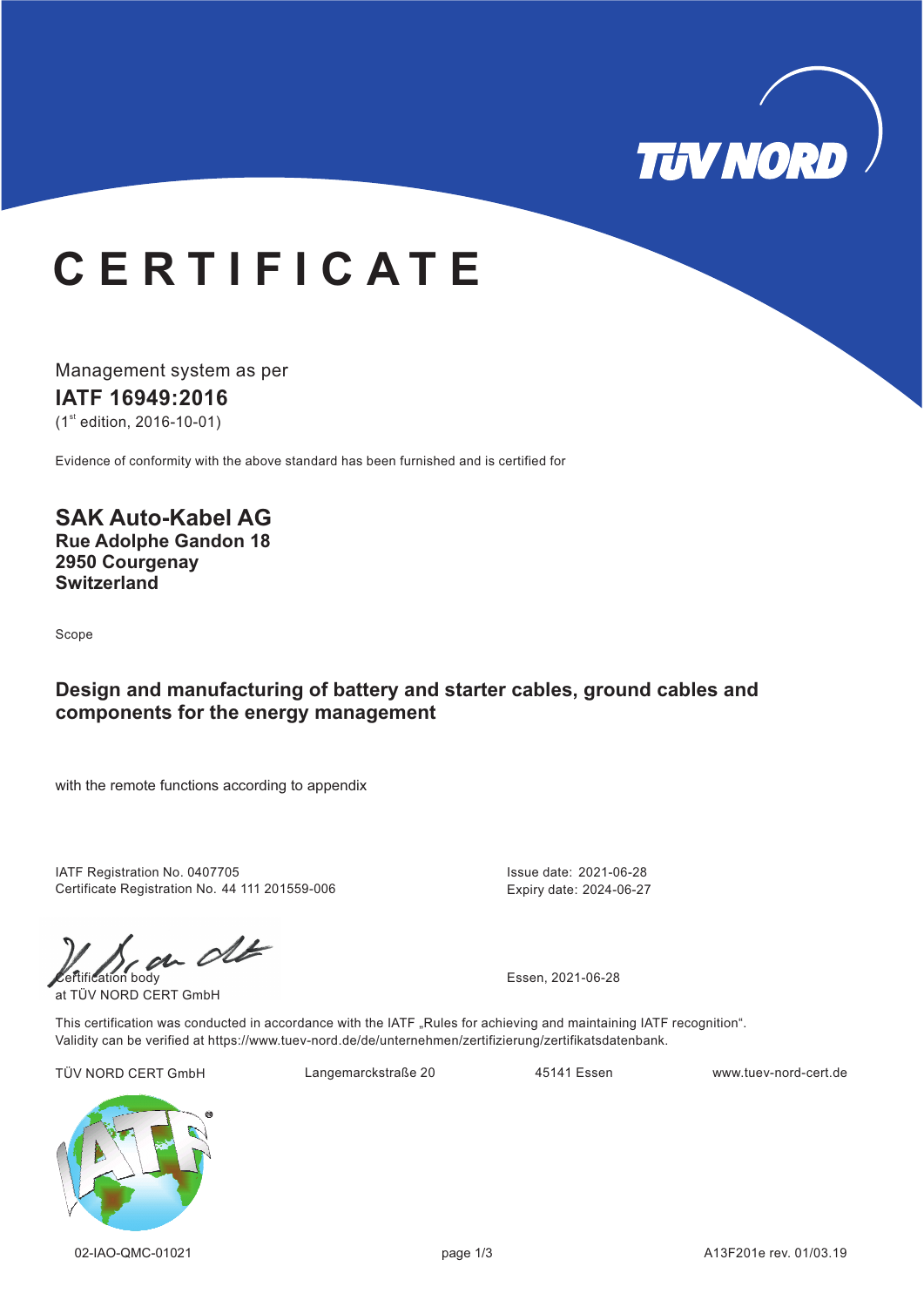

# **C E R T I F I C A T E**

Appendix to IATF Registration No. 0407705 Certificate Registration No. 44 111 201559-006

### **IATF 16949: 16 20**

 $(1<sup>st</sup>$  edition, 2016-10-01)

## **Remote Functions Function**

Auto-Kabel Management GmbH 1 Im Grien Headquarter Hausen 79688, Hausen im Wiesental Germany

Aftersales, Contract review , Customer service Facilities management, Finance, Human resources Information technologies, Internal audit management Policy making, Process design, Product design Purchasing, Quality system management, R&D Strategic planning, Supplier management, Training Warehousing, Warranty management

Auto-Kabel Management GmbH Betriebsstätte Hamburgring 42 41179 Rheindalen Germany

Auto-Kabel Management GmbH Betriebsstätte Porschestrasse 78 38440 Wolfsburg Germany

Auto-Kabel Management GmbH Betriebsstätte Frankfurter Ring 193a 80807 München Germany

Aftersales, Contract review, Customer service Process design, Product design, Laboratory, R&D Sales, Strategic planning, Testing

Aftersales, Contract review, Customer service Product design, Sales, Warranty management

Aftersales , Contract review, Customer service Product design, Sales, Warranty management

This certification was conducted in accordance with the IATF "Rules for achieving and maintaining IATF recognition". Validity can be verified at https://www.tuev-nord.de/de/unternehmen/zertifizierung/zertifikatsdatenbank.

TÜV NORD CERT GmbH Langemarckstraße 20 45141 Essen www.tuev-nord-cert.de